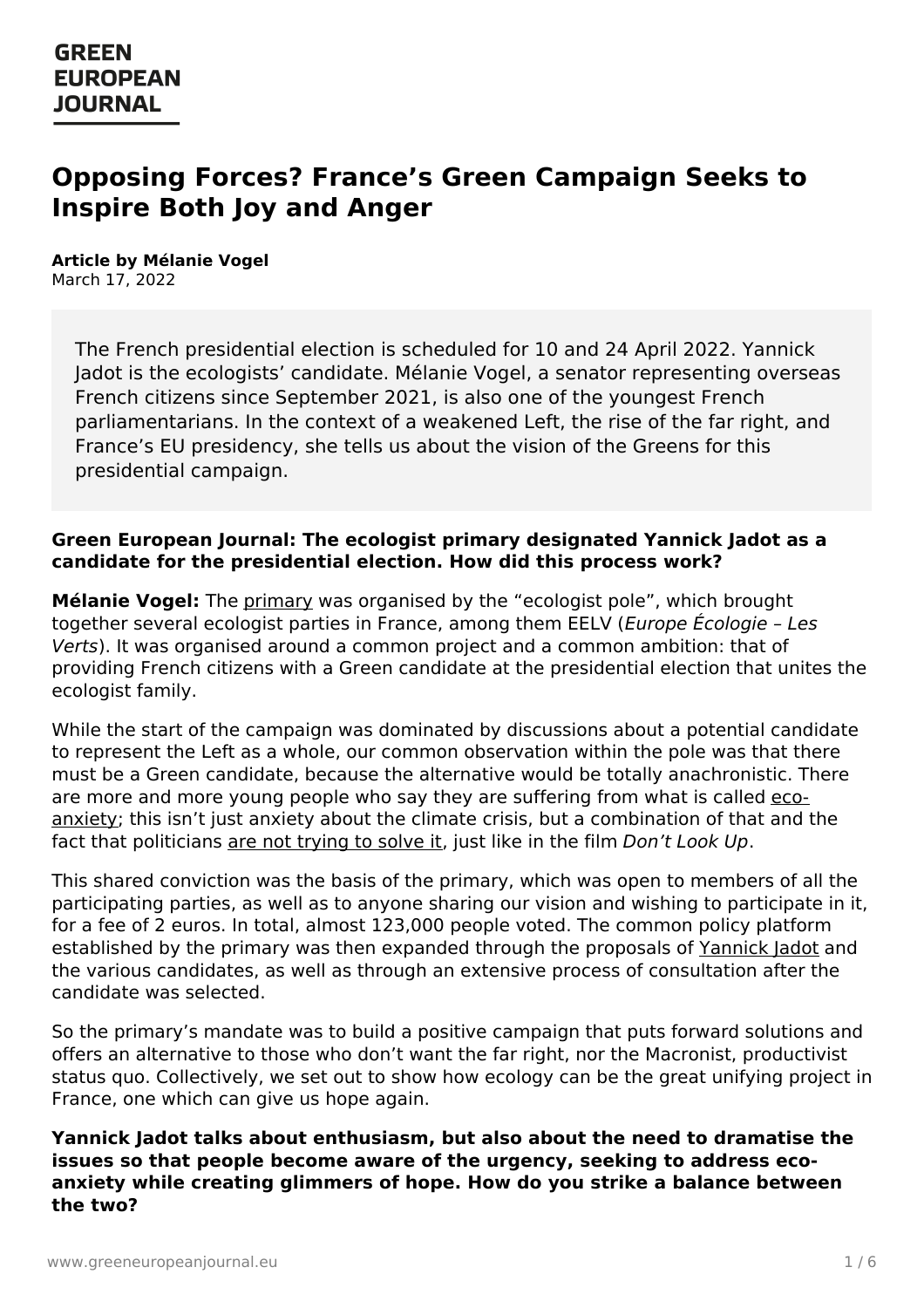Many sociological studies have shown that it is difficult for human beings to act in a truly anticipatory way. Politically, we also know that good policies of prevention are always tricky to promote, because they are not visible. A good prevention policy is an invisible one, whether it be for [environmental](https://www.greeneuropeanjournal.eu/health-and-the-environment-the-missing-pieces-for-an-agroecological-europe/) or public health issues. It is the same with the climate crisis: this is about the capacity of human beings to commit to something that, if it works well, will not be noticed. It is a great paradox of humanity.

It's not contradictory to dramatise while also trying to offer hope. I think that it is through dramatisation that we can get people to act, because they find it difficult to do so when they don't see the crisis. It's part of the same movement: we say that there is a massive task at hand, but also that we have a plan and that we can achieve it together. It's more exciting than just talking about a terrible crisis, or abstract words about a long-term future.

### **Our latest edition – Moving Targets: Geopolitics in a Warming World – is out now.**

It is available to read online & order straight to your door.

#### [READ](https://www.greeneuropeanjournal.eu/edition/moving-targets/) & Order

#### **Now that Greens have gained legitimacy in public opinion on environmental and climate issues, what room is left for them to address other political issues?**

Today, we have undeniable credibility when it comes to warning about the dangers of the climate crisis. Even our opponents can see that what we were saying 30 years ago was based on totally rational scientific realities. According to Jadot, one of the entry points into this discussion is that in the French political debate there are "death impulses", such as those of the far right and the supporters of the [productivist](https://www.greeneuropeanjournal.eu/degrowth-is-about-global-justice/) status quo, and that we, the ecologists, represent the "life impulses". This idea of life obviously involves the usual clichés about ecologists and the environment, but also encompasses public services – the defence of public hospitals and access to [healthcare](https://www.greeneuropeanjournal.eu/stronger-public-health-stronger-europe/) - and also high-quality agriculture. With this idea that ecologists are on the side of life rather than death, there is continuity across all sectors, not just environmental issues.

#### **How is the climate issue being treated in the presidential campaign?**

The climate issue has always been instrumentalised. After being denied for 50 years, today it is a matter of consensus around the facts among the political class. However, the [narrative](https://www.greeneuropeanjournal.eu/nationalising-the-climate-is-the-european-far-right-turning-green/) is that it is too serious and too important a problem to be managed by Greens, who are said to be in favour of a punitive form of environmentalism, with a return to the age of candlelight and so on. Our opponents try to caricature us by explaining that we want to ban everything: meat, foie-gras, cars, etc. – which is obviously totally false. What they are also trying to do, which is very striking – it is Emmanuel Macron's strategy, for example – is [simply](https://www.greeneuropeanjournal.eu) not to talk about the climate. It's a conscious strategy on their part. They know that if climate is put at the heart of the public debate, it will boost the Greens. According to the statistics, only 3 per cent of the public debate is devoted to it!

However, for the past two years, cities like Lyon, [Grenoble](https://www.greeneuropeanjournal.eu/the-eric-piolle-effect-grenobles-green-transition/), and Strasbourg have been governed by ecologists and have had very positive results. For example, the city of Lyon has introduced a basic [income](https://jumelages-partenariats.com/home/en/actualites.php?n=10740) for young people, which is now showing its first fruits. A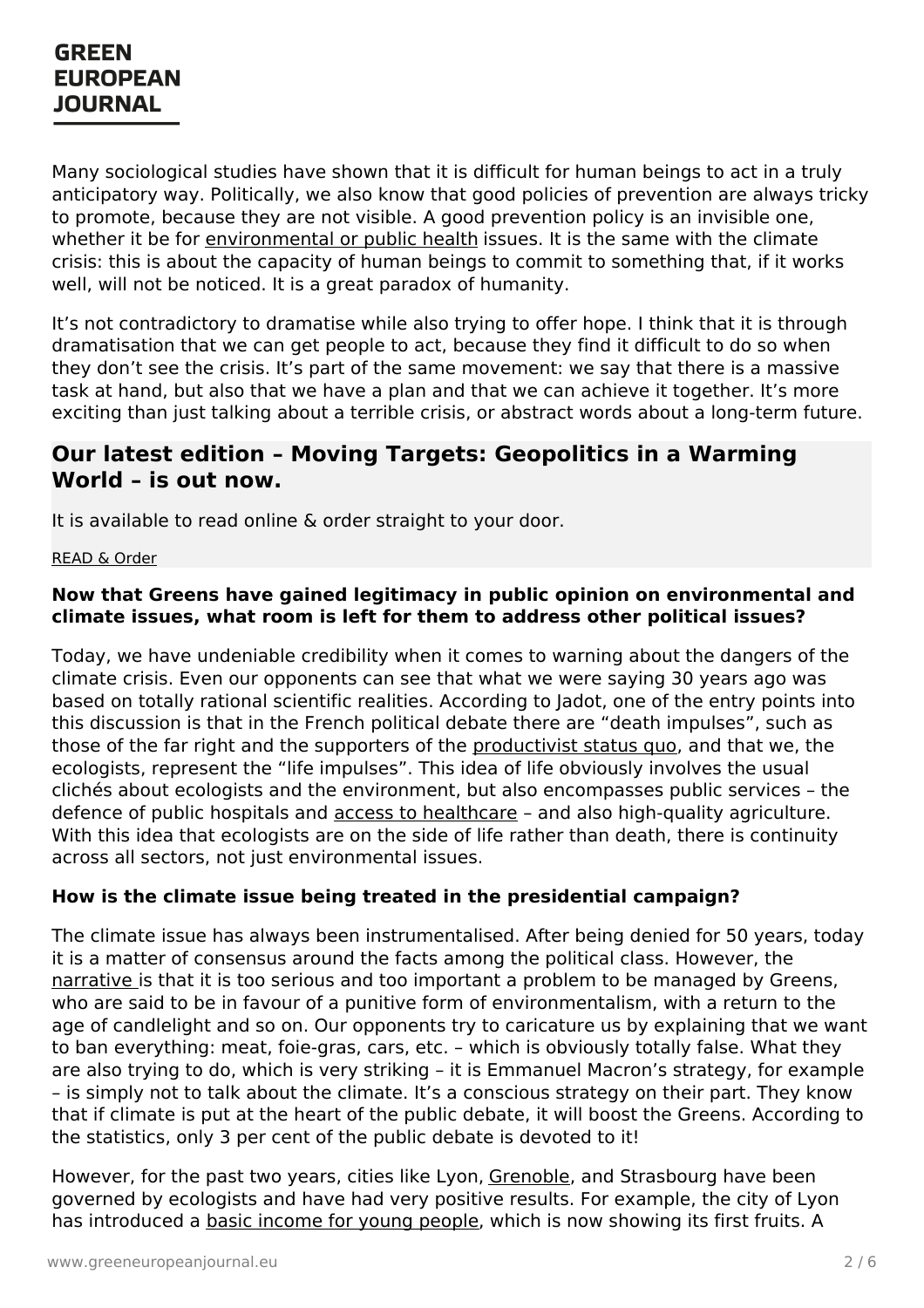positive message we can use and demonstrate to be true, is that where Greens have been given power, it works.

Our challenge is therefore to show that those who have been serious and reasonable, throughout history, have been the ecologists. They are not the ones breaking the Paris Agreement, not investing in renewables, reviving nuclear power and trade agreements, etc. What is punitive is doing nothing. This is what causes floods, heat waves, deaths from air pollution, etc. We want to both defend the record of our elected representatives and show that ecology in office works. We want to put the climate crisis at the heart of the debate, by bringing all the other issues into it: the economy, international politics, and so on.

> The climate crisis is about the capacity of human beings to commit to something that, if it works well, will not be noticed.

#### **It's been argued that Emmanuel Macron has instrumentalised Europe and international issues for his own campaign. How can ecologists put forward their vision on these subjects?**

Greens have denounced the fact that, unlike Angela Merkel, Emmanuel Macron decided to keep the presidency of the Council of the EU in the middle of a French presidential campaign, which allows him to [instrumentalise](https://www.euractiv.com/section/elections/special_report/french-presidential-election-where-does-europe-fit-into-all-this/) it. This is also extremely unfortunate for the EU presidency, because the way he conducts negotiations on all issues is tailored to his campaign. For a so-called pro-European, this is astonishing; what the European Union needs is a president who works for the European Union, not who works to get Emmanuel Macron re-elected.

During the presidential campaign, as in general, French media coverage of European issues has been very poor. That said, I do hope that the French presidency of the EU will help to bring European issues into the public debate and to show what Macron's Europe is all about by putting some substance behind the rhetoric. On the institutional questions, there are many points on which we would agree with him, and we have no problem recognising that. But on European public policies, we have huge differences. Macron has always sought to sell himself as a super pro-European president. But which Europe are talking about? For example, on digital worker platforms like Uber, France is opposed to an automatic employee status. He is also against raising corporate taxes. On trade treaties, we also have a completely different vision. As for the climate, the objectives of reducing greenhouse gas emissions at European level have not even been transcribed into French law.

So I hope that we will be able to tackle European issues in a more politicised way and stop thinking that there are two camps, the pro-Europeans and the anti-Europeans – as if the [pro-Europeans](https://www.greeneuropeanjournal.eu) were all in agreement, as if there was only one Europe and you had to be either for or against it. This is the opposite of democracy. Democracy is about choosing between many options: more or less social justice, whether to tax companies, how much, etc.

Greens have always had an extremely clear position on European issues, both in France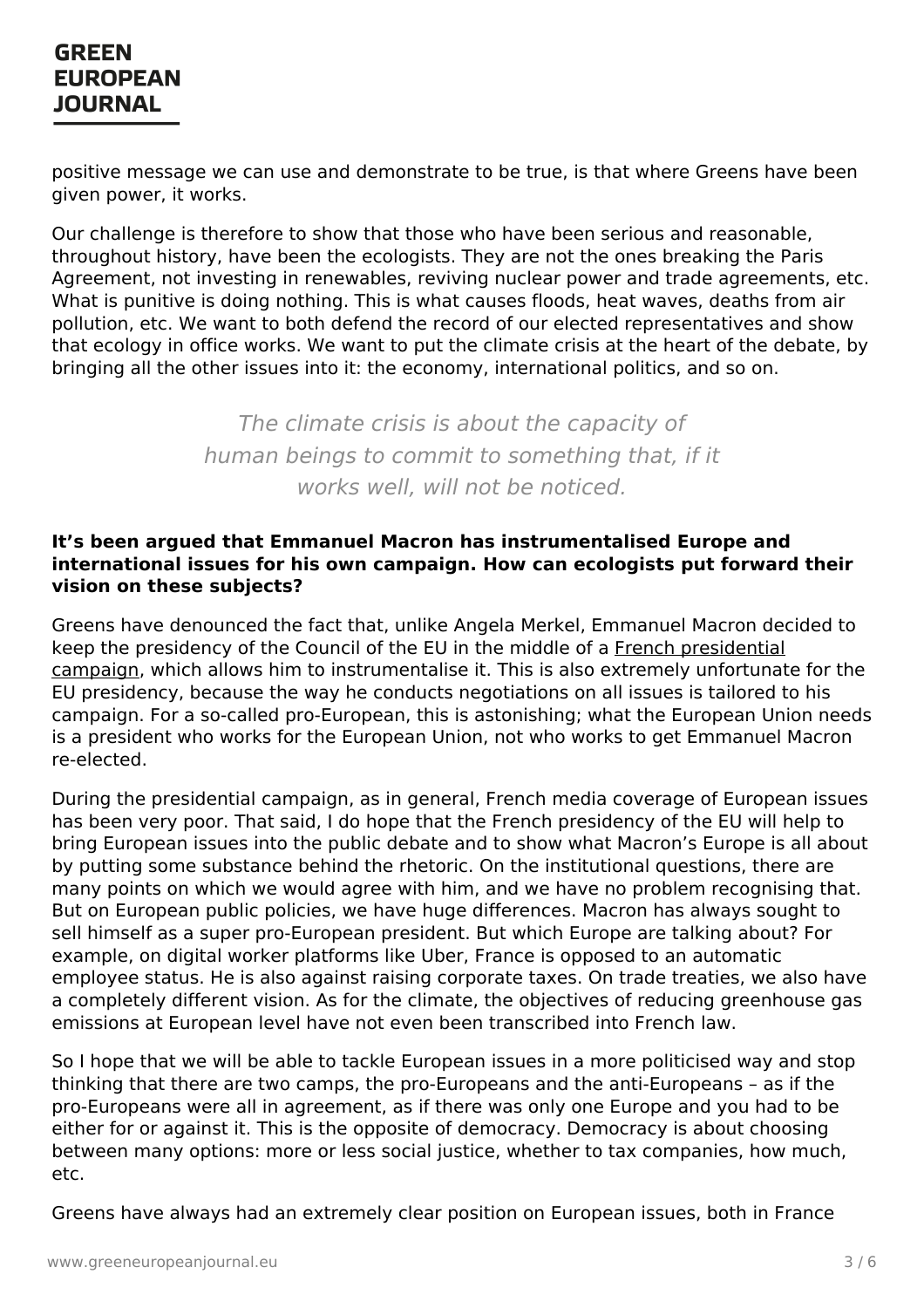and collectively at the European level. These are subjects on which we are very comfortable, since our positions are consistent with our vision and only exist within a strong, democratic Europe. Our positions do not exist within national borders alone. In contrast, other forces on the Left are comfortable saying that if they are elected, they will "go to Brussels" to demand a series of reforms, and if they don't get what they want, they will leave the European Union or will go against the treaties or common European legislation. For us, a world in which we renounce democracy at the European level, or fail to respect the rule of law, cannot exist.

#### **The far right is very present in this election and is a fixture in France. Many candidates allow themselves to be pulled onto their turf when it comes to the topics of public debate. What are the strategies of Jadot and his team to impose their own issues in the debate?**

In France, we have the problem of having a very concentrated media system, with news channels that have become opinion channels and which relay mostly far-right [ideology](https://www.greeneuropeanjournal.eu/the-presidential-election-has-come-to-resemble-social-media-dominique-bourg-on-the-french-elections/). These ideas are therefore making headway in the debate. We are faced with a dilemma. We must express indignation when fascist comments are made because not to react is tantamount to trivialising them. But we must also avoid granting these ideas more importance through greater visibility and attention. It's a fine line to walk and it's not always easy. We can't let fascist ugliness go unchecked all the time, but we mustn't give it a platform.

We must therefore oppose what they say with a positive and serious alternative. This is what we do, for example, on immigration: we clearly state that there is no problem with immigration in France. This is a subject on which we need strong, ambitious, and pragmatic public policies. In France there are 30,000 doctors of immigrant origin, the health service is in tatters – who can seriously suggest these people should be expelled? "Migrants" are people who work in hospitals, in industry, in construction, in public services, and everywhere in between. We also emphasise values in order to get away from utilitarian arguments. In short, on the one hand we demonstrate that what they say makes no sense, and on the other we focus on the positive values.

#### **On the media context, how can smaller parties such as the Greens overcome the importance of polls in the media coverage of the presidential election?**

France is a polling democracy, because of its majority system. The very big question for the electorate in general is that of [tactical](https://www.greeneuropeanjournal.eu/double-or-quits-looking-ahead-to-the-french-and-hungarian-elections/) voting. People do not necessarily vote for the candidate they prefer, but rather for the candidate who is closest to their ideas and who has the best chance of reaching the second round. There is therefore an inordinate amount of attention paid to the polls. The problem is that these can become self-fulfilling prophecies, when people remain undecided for a long time during the campaign.

#### **The Left, and the [progr](https://www.greeneuropeanjournal.eu)essive camp in general, is very much diminished. This is perhaps an advantage for political ecology, because it is in a strong position in relative terms. How do you see, from now until the election and beyond, the strategic perspectives for political ecology within the Left and the progressive camp in France, given the difficulty of the situation?**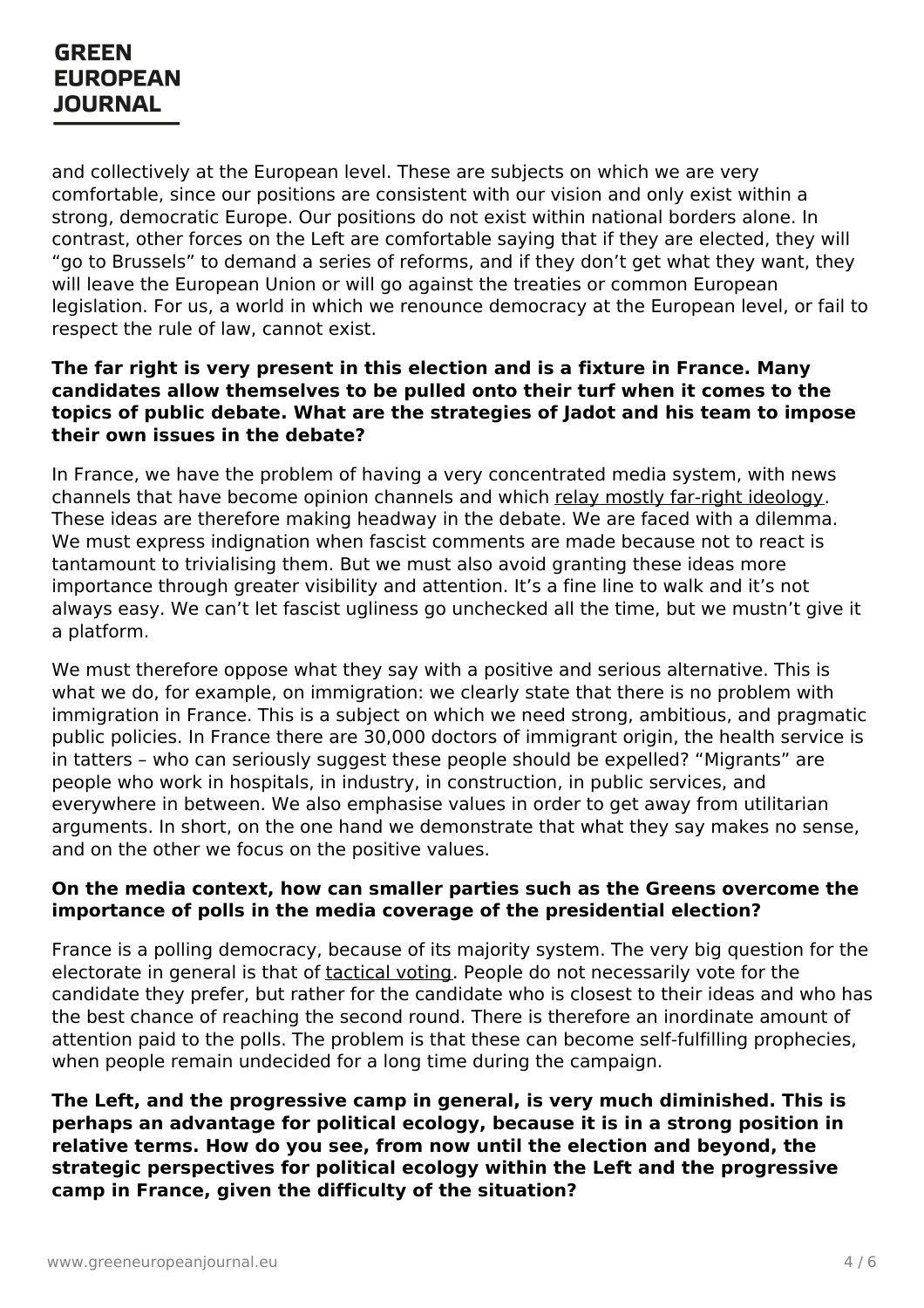The heirs of French social democracy, in the broadest sense, are not weak because they are divided, they are divided because they are weak. More broadly, it is the end of an era in the camp of progressives and humanists. Socialism was the great project of the 20th century, with social justice, new rights, and emancipation. We do not reject these values, but all this was thought out without taking into account that we live on a finite planet. The entire logic of solidarity and redistribution conceptualised by the French Left for a century is based on the notion that growth is necessary for prosperity, for justice. That model is totally obsolete. Ideologically, that vision is no longer able to respond to the challenges we face today. The major problems of the 21st century are not the same as those of the 20th century: the question is no longer just how to distribute wealth in a world that is constantly growing but how to respond to the climate crisis in a socially just way. And the answer is political ecology.

In the last European elections, there was the Ecologist list, the Génération.s list (the movement of Benoît Hamon, who left the Socialist Party), the Génération Écologie list (led by Delphine Batho), and the Socialist Party list (led by Raphaël Glucksmann). Our presidential campaign today brings together three of these lists: the Ecologists, Génération Écologie with Delphine Batho, and Génération.s. Meanwhile, the Socialists are divided. This splintering clearly shows the end of the era at work among the heirs of social democracy. Ecology, on the other hand, is in a reverse movement. For a very long time, ecologists were relatively divided in France, with many small parties. With the primary we are growing and uniting, while they are shrinking and dividing.

> The entire logic of solidarity and redistribution conceptualised by the French Left for a century is based on the notion that growth is necessary for prosperity, for justice. That model is totally obsolete.

#### **Ecologists are sometimes criticised for being too focused on rationality and science and failing to appeal to people's humanity and emotions. In your opinion, what room should be left for emotions such as anger in the presidential campaign?**

There must be room for anger, yes, but also for joy. Our approach to ecological issues is responsible and serious, but also joyful. It is about enthusiasm and pleasure – not cold showers and candles, but eating good food in nice places and being in good health. Opponents of political ecology have always tried to portray ecology as punitive, whereas it's the reverse: ecology is the positive path to avoid the punishing outcome of the climate crisis [caused](https://www.greeneuropeanjournal.eu) by a productivist society. And positive solutions already exist on the ground. So we organise events with people who are already changing society every day.

We need to convey that ecology that is not about austerity, guilt, or doom and gloom. It is about, for example, farmers talking about how their lives and farms are better since they went organic. We really want to show that our project is both joyous and rational. We are the ones on the side of science and reason and this is why our proposals can lay the